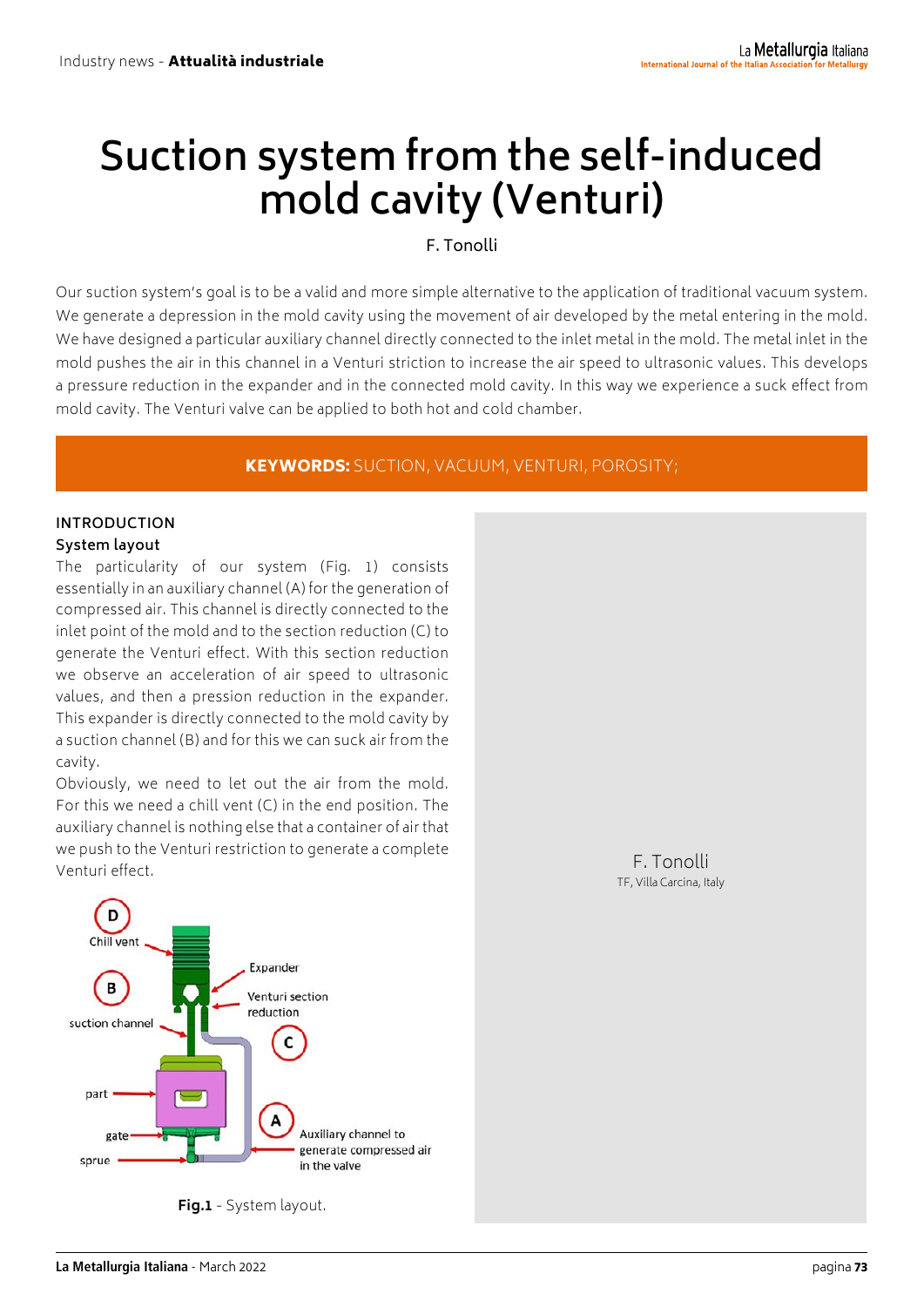The principle upon the valve is based is the principle of energy conservation for a fluid.

$$
p+\frac{1}{2}\rho v^2 = cost
$$

As the speed increase the pressure decrease (the geodetic term is negligible).

Key aspect of design: the metal must reach the expander after we have filled the cavity. When the metal reach the expander the suction phenomenon ends

## **FEATURES**

Follow some characteristic of this system:

- 1. Reduction of pressure in the cavity
- 2. Reduction of porosity in the die part
- 3. Easier to fill 'shaded' areas with respect to the molten metal flow
- 4. Gradual generation of vacuum in the cavity
- 5. No need of external equipment (suction pumps)
- 6. Fully calibrated on the application
- 7. If properly designed, it is foolproof

From the comparison with passive or active systems (vacuum) the Venturi valve places in the between.



**Fig.2** - Comparison with other technology (air pressure in cavity).

The venturi system is worse of a vacuum system but better of any other passive system (Fig 2).

### **VACUUM GENERATION**

Since the vacuum is generated by the metal entering in the mold, the aspiration effect increases as the mold is filled. Small aspiration at the beginning, big at the end.

In the follow pictures you can see as at the beginning we must compress the air inside the auxiliary channel (Fig. 3). For this we experiment a delay with little depression in the starting stage. After this the system starts to work and the air pression inside the mold cavity (in comparison to passive system) decreases (Fig 4 and 5).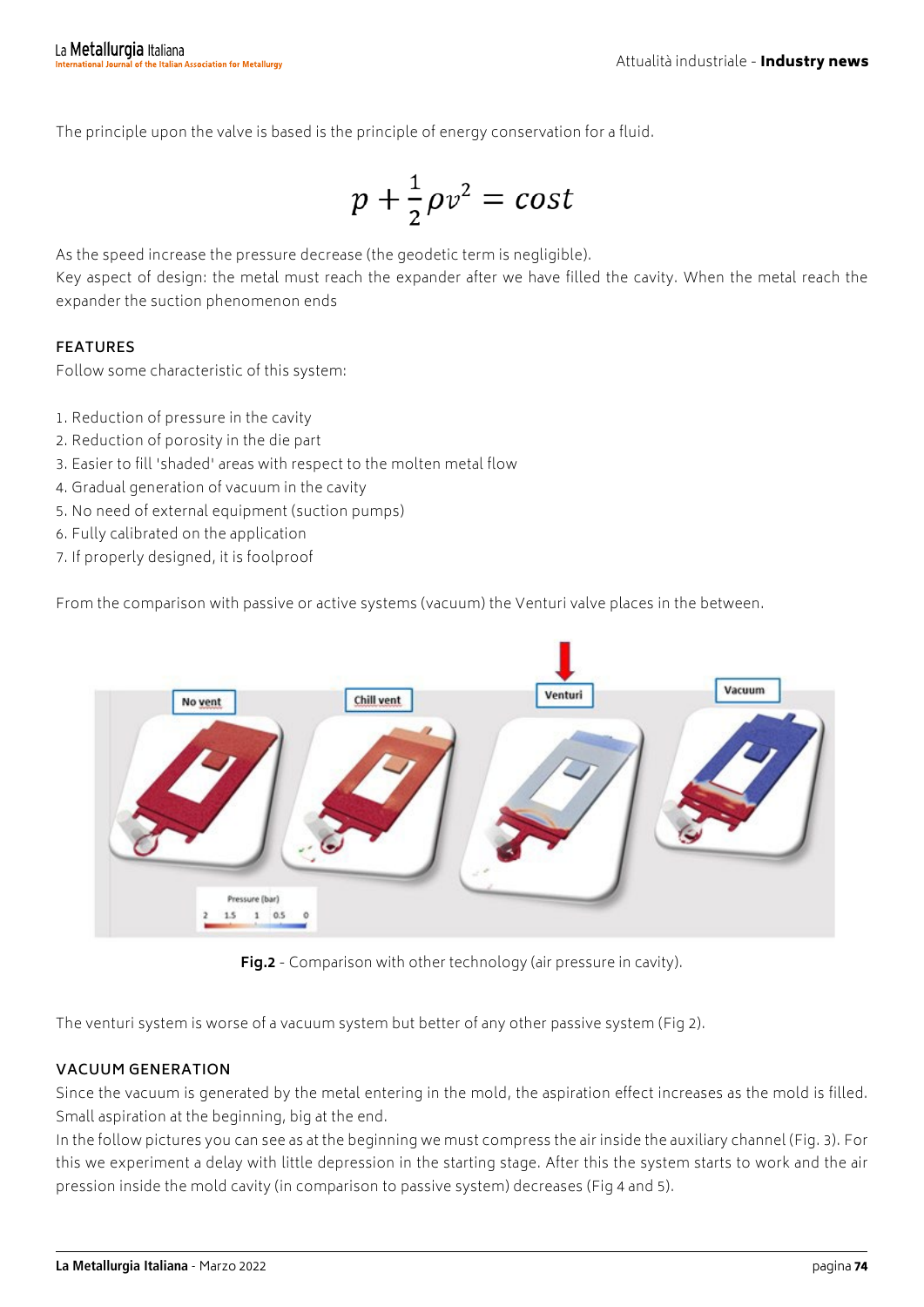

**Fig.3** - Starting stage of filling (air pressure in cavity).



**Fig.4** - Middle stage of filling (air pressure in cavity).



**Fig.5** - Final stage of filling (air pressure in cavity).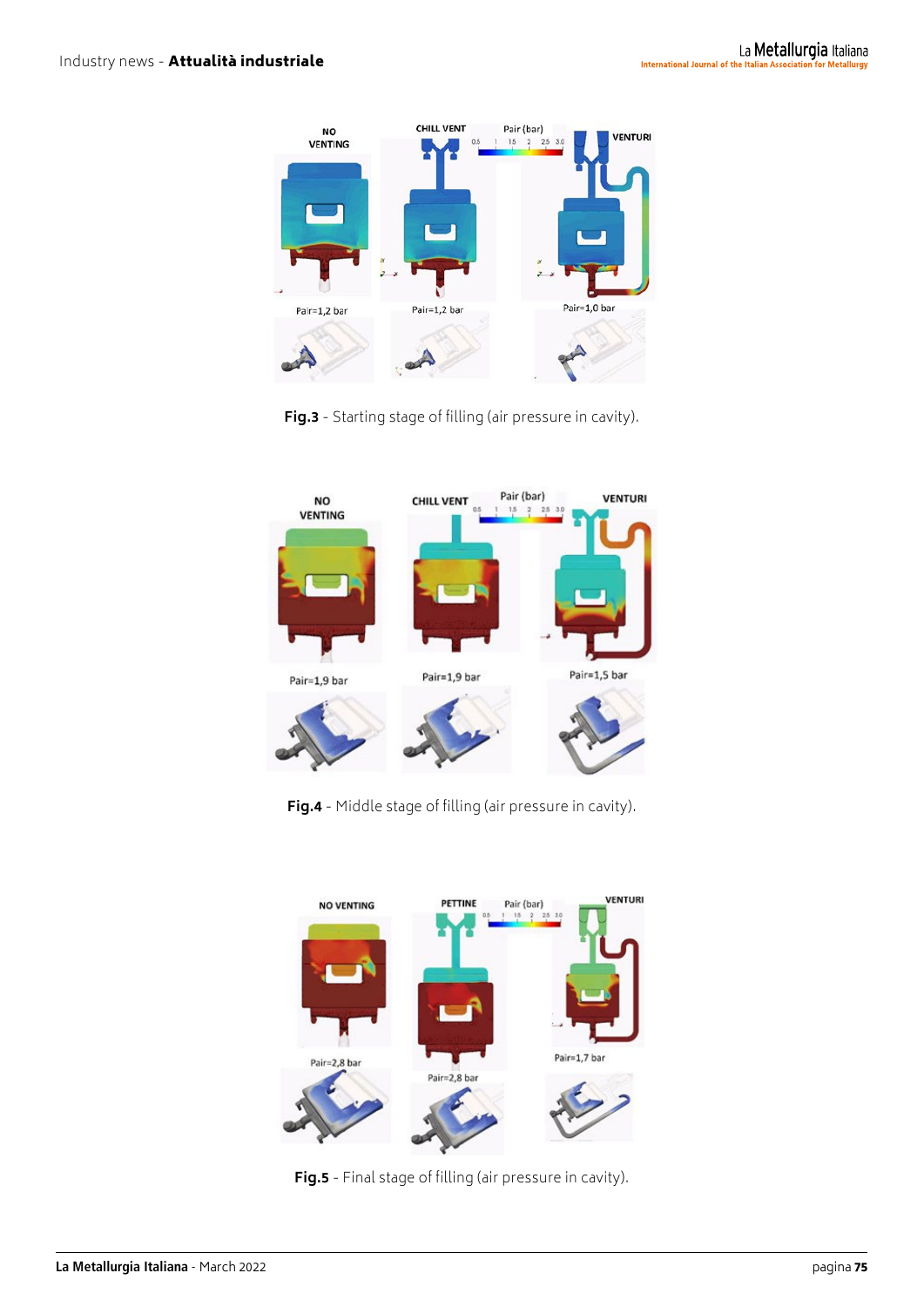In table 1 we have a summary of the delta air pressure in mold cavity for different filling stage.

| Delta pressure |
|----------------|
| $-200$ mbar    |
| -400 mbar      |
| $-1100$ mbar   |
|                |

| Tab.1 - Venturi pressure reduction VS filling phase. |  |
|------------------------------------------------------|--|
|------------------------------------------------------|--|

#### **Valve design – APPLICATION**

The box design of valve is geometric compatible to the standard vacuum valve on the market. To overcome the variability represented from the auxiliary channel that can come from left or from right we have designed a double valve (Fig. 6-7). This valve can also be used to maximize the aspiration using a double configuration (Fig. 8). Different measures are available for different cavity volumes.



**Fig.6** - Single and double valve layout.





**Fig.8** - Double Venturi application layout.